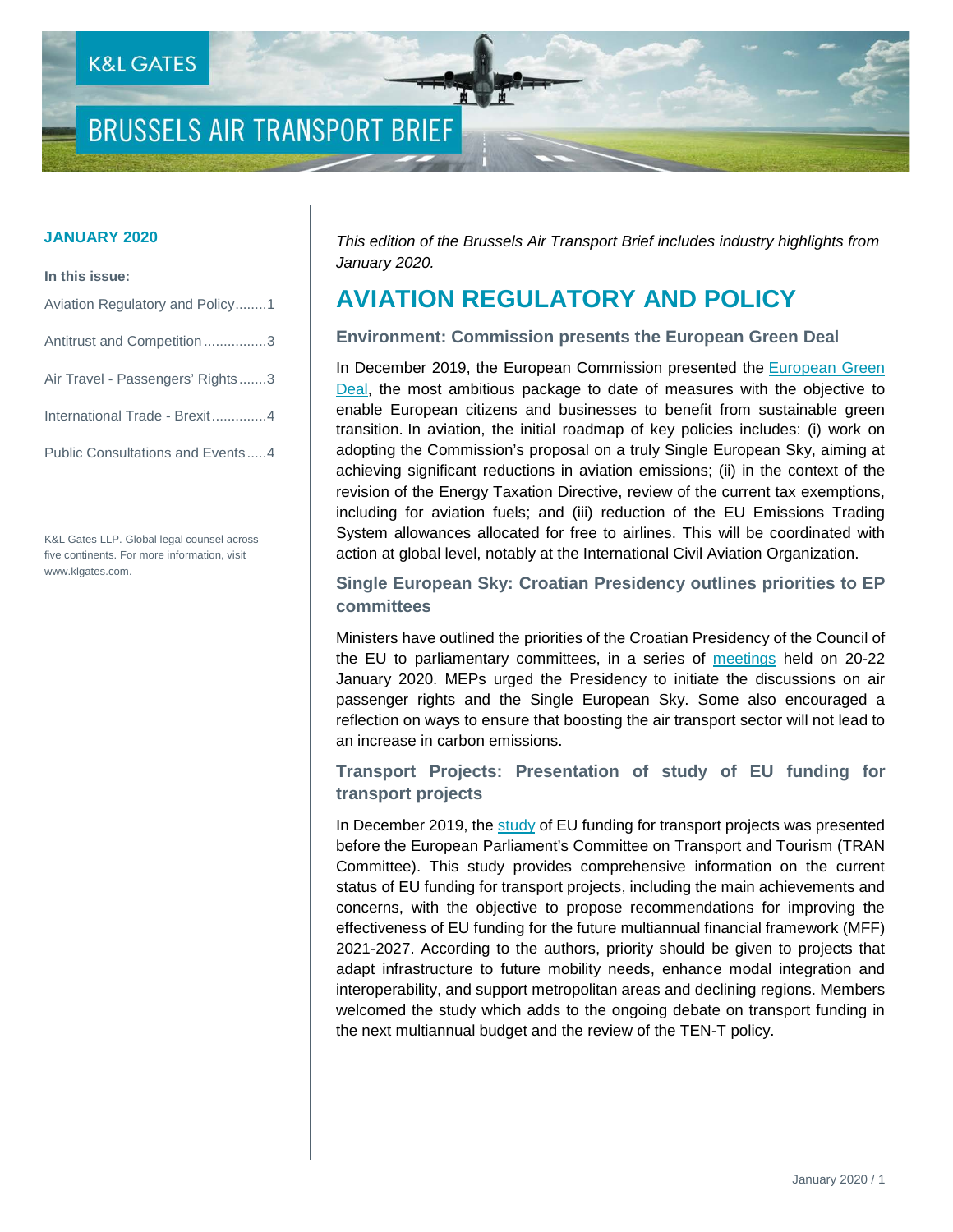#### **Aviation Safety: Commission adopts new EU Air Safety List**

On 9 December 2019, the European Commission updated the [EU Air Safety List,](https://ec.europa.eu/commission/presscorner/detail/en/ip_19_6686) the list of airlines that do not meet international safety standards and are therefore subject to an operating ban or operational restrictions within the European Union. The update of the Air Safety List is based on the unanimous opinion of the aviation safety experts from the Member States who met from 20 to 21 November 2019 under the auspices of the EU Air Safety Committee (ASC). Following the update, a total of 115 airlines are banned from EU skies. All airlines certified in Gabon have been removed from the list following improvements to the aviation safety situation in that country. On the other hand, the Armenian Civil Aviation Committee has been put under heightened scrutiny because of signs of a decrease in safety oversight.

#### **Aviation Safety: EASA publishes the new European Plan for Aviation Safety 2019-2023**

On 15 January 2020, the European Union Aviation Safety Authority (EASA) [published](https://www.easa.europa.eu/document-library/general-publications/european-plan-aviation-safety-2019-2023) its new European Plan for Aviation Safety (EPAS) for 2019-2023, a key component of the European Aviation Safety Programme which provides a coherent and transparent framework for safety management at regional and State level, including the complete set of EASA rulemaking tasks, in line with the goals and objectives of the ICAO Global Aviation Safety Plan (GASP).

#### **Easy Access Rules: EASA updates its Easy Acess Rules for Airworthiness and Environmental Certification**

The EASA has updated the [Easy Access Rules](https://www.easa.europa.eu/newsroom-and-events/news/updated-easy-access-rules-airworthiness-and-environmental-certification) for Airworthiness and Environmental Certification (Part-21), incorporating the European Commission Delegated Regulation (EU) 2019/897 affecting Annex I with the inclusion of risk-based compliance verification and the implementation of requirements for environmental protection, as well as the related Executive Director ("ED") Decision 2019/018/R. New to this edition is also the inclusion of ED Decision 2019/003/R, introducing proportionality and simplification of airworthiness and environmental certification regulations for small aircraft in Part-21.

#### **IATA Reports: Air Freight and Passenger Demand in November 2019**

In January 2020, the International Air Transport Association (IATA) released data for [global air freight markets](https://www.iata.org/en/pressroom/pr/2020-01-08-01/) showing that demand, measured in freight tonne kilometers (FTKs), decreased by 1.1% in November 2019, compared to the same period in 2018. Despite the decline in demand, November's performance was reported as the best in eight months, with the slowest year-on-year rate of contraction recorded since March 2019. As regards [passenger traffic,](https://www.iata.org/en/pressroom/pr/2020-01-09-01/) results for November 2019 show that demand (measured in revenue passenger kilometers or RPKs) rose 3.3% compared to the same month in 2018. This was unchanged from October's result and below the long-term trend.

#### **Aviation Policy: Regulation on the fees and charges levied by the European Union Aviation Safety Agency**

On 16 December 2019, the Implementing [Regulation](https://eur-lex.europa.eu/legal-content/EN/TXT/PDF/?uri=CELEX:32019R2153&from=EN) (EU) 2019/2153 of 16 December 2019 on the fees and charges levied by the European Union Aviation Safety Agency, and repealing Regulation (EU) No 319/2014 was published in the Official Journal of the EU. The Regulation entered into force on 1 January 2020 and incorporates fee adjustment for loss-making activities, a new flat fee structure for some of the Agency's tasks for which fees or charges are calculated on an hourly basis, adjustments of the base metric and/or thresholds for the determination of the applicable fees or charges.

#### **Energy Taxation: Council calls for an updated framework contributing to a climate neutral EU**

On 29 November 2019, the Council of the EU adopted its [draft conclusions](http://data.consilium.europa.eu/doc/document/ST-14608-2019-INIT/en/pdf) on the EU energy taxation framework, which aims to contribute to the achievement of environmental, energy and climate targets for 2030, while preserving European competitiveness. The conclusions call on the European Commission to update provisions, as appropriate, in order to ensure that they are practicable and provide greater certainty and clarity in its implementation, notably taking into consideration the sector of aviation, its specificities and existing exemptions as well as its international dimension.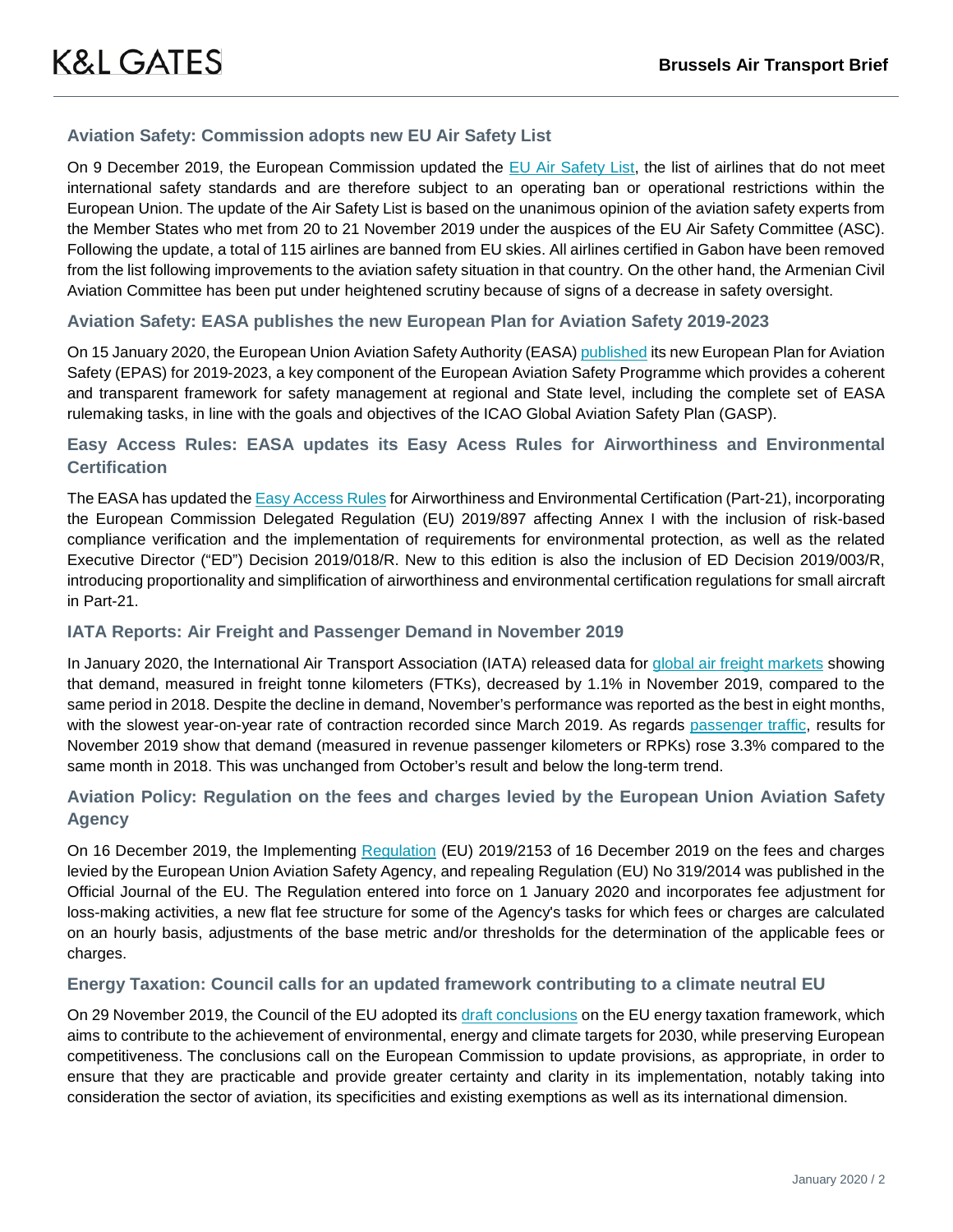### **Mobility Package: EP Committee votes in favour of a compromise deal on three measures to reform trucker rules**

On 21 January 2020, the European Parliament's Committee on Transport and Tourism (TRAN Committee) voted in favour of a [compromise deal](https://www.europarl.europa.eu/news/en/press-room/20200120IPR70630/mobility-package-transport-committee-backs-deal-with-eu-ministers) on three measures to reform trucker rules. The compromise includes rules on the posting of drivers, promoting the principle of the same pay for the same work at the same place for drivers in goods or passenger transport; driving and rest times measures, under which a certain degree of flexibility will be introduced in the organisation of work schedules for drivers in international freight transport; and rules on market access. With regard to cabotage, the existing system permitting a maximum of 3 operations in 7 days will remain unchanged. To prevent systematic cabotage, the deal introduces a 'cooling-off' period of 4 days before further cabotage operations can be undertaken in the same country using the same vehicle. The compromise deal, which was approved by EU ambassadors in December, will now need to be endorsed by both the Council of the EU and the European Parliament to become law.

### **ANTITRUST AND COMPETITION**

#### **State aid: Commission opens an in-depth investigation into public support for Air Nostrum's fleet renewal in Spain**

On 6 December 2019, the European Commission [published](https://ec.europa.eu/competition/state_aid/cases1/201949/282885_2115442_22_2.pdf) a letter, pursuant to which it decided to open an in-depth investigation on whether the plan by the Spanish region of Valencia to grant €9 million of public support to regional airline Air Nostrum for the renewal of its fleet is in line with EU State aid rules. Air Nostrum is a regional airline headquartered in Valencia, Spain. The Regional Government of Valencia, in 2018, granted Air Nostrum a subsidy of up to €3 million, with the intention to grant an additional one of maximum €6 million in 2019-2020. The measures are aimed at supporting the renewal of the airline's fleet through the acquisition of additional more environmentally friendly aircraft.

### **AIR TRAVEL - PASSENGERS' RIGHTS**

#### **Passengers' rights: Less than half of EU travellers are aware of EU Passenger Rights**

On 13 January 2020, the European Commission released the results of a [fact-finding study](https://ec.europa.eu/transport/sites/transport/files/studies/isbn-978-92-76-14244-7-study-on-the-current-level-of-protection-of-air-passenger-rights-in-the-eu.pdf) along the [Eurobarometer](https://ec.europa.eu/commission/presscorner/detail/en/ip_19_6814)  [survey](https://ec.europa.eu/commission/presscorner/detail/en/ip_19_6814) on passenger rights in the EU. According to the survey, only 43% of EU citizens who have travelled by air, longdistance rail, coach, ship or ferry in the previous 12 months know that the EU has put in place rights for passengers. The survey includes topics such as disruptions faced while travelling and the assistance received, including for passengers with reduced mobility. Commissioner for Transport, Ms. Adina Vălean, called for modernization of the air passenger rights stating that these rights need to be better known and easier to understand and enforced. The survey results will feed into ongoing legislative initiatives on air passenger rights. Accessibility to multimodal transport for these passengers, as well as other travellers, will also be considered in this context.

#### **Passengers' rights: Air carrier liability in the event of accidents**

On 19 December 2019, the Court of Justice of the European Union (CJEU) issued its [preliminary ruling](https://eur-lex.europa.eu/legal-content/EN/TXT/?qid=1579878883012&uri=CELEX:62018CJ0532) in the Case C-532/18 against the Austrian Airlines Niki Luftfahrt GmbH. The request for a preliminary ruling concerns a claim for compensation for scalding suffered on a flight. The CJEU ruled that a cup of hot coffee spilled on a plane passenger was the result of an accident for which the airline is liable. Interpreting the meaning of Article 17 (1) of the Montreal Convention for the Unification of Certain Rules for International Carriage by Air, the CJEU stressed that the *"the concept of 'accident' at issue covers all situations occurring on board an aircraft in which an object used when serving passengers*  has caused bodily injury to a passenger, without it being necessary to examine whether those situations stem from a *hazard typically associated with aviation"*.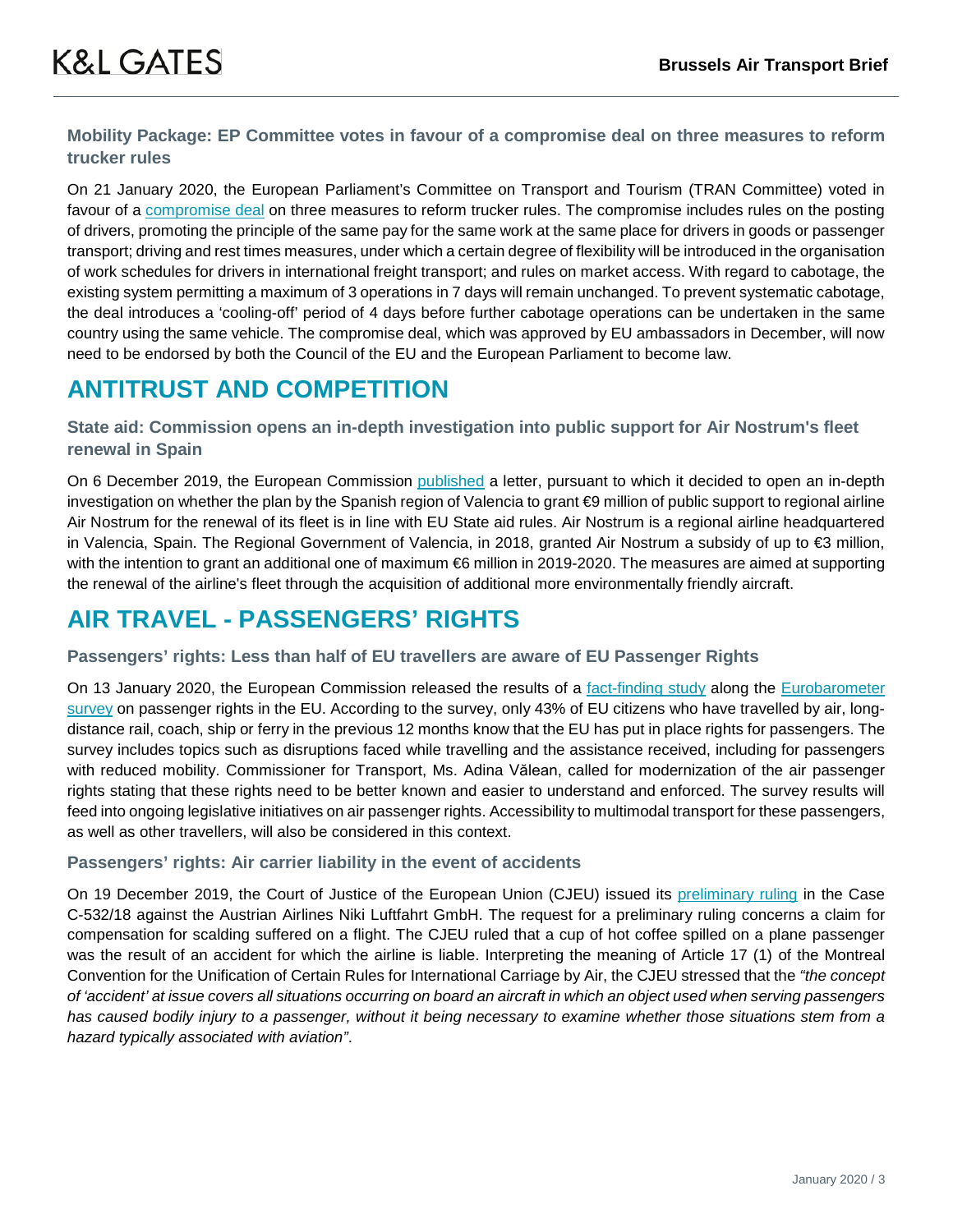### **INTERNATIONAL TRADE - BREXIT**

#### **International Trade: Recommendation on Air Services Agreement between EU and China**

In December 2019, the TRAN Committee adopted its [Recommendation](https://www.europarl.europa.eu/doceo/document/TRAN-PR-641390_EN.pdf) on the draft Council decision concerning the conclusion of a so-called "horizontal" Aviation Agreement between the EU and the People's Republic of China. In its previous meeting, in November 2019, the Committee approved the principle of giving the Parliament's consent for this agreement. The Agreement is considered as an important achievement for the EU. After many years of negotiations, China agreed to recognise the EU as a sole entity in respect of the international air connections and approved the inclusion of a European designation clause in bilateral agreements with EU Member States. This will allow European carriers to operate to China from any airport within the Union without discrimination based on nationality.

#### **International Trade: Aviation Agreement between the EU and Morocco**

In December 2019, the Draft [Recommendation](https://www.europarl.europa.eu/doceo/document/TRAN-PR-642928_EN.pdf) on the draft Council decision on the conclusion of a Protocol amending the Euro-Mediterranean Aviation Agreement between the EU and the Kingdom of Morocco was presented to the TRAN Committee. The rapporteur explained that the draft report is a technical adaptation in order to take into account the accession to the EU of the Republic of Bulgaria and Romania. He reminded that the aim of the Agreement was to ensure more connections between the EU and the Kingdom of Morocco as well as further access to markets for all European airlines. Most of the shadow rapporteurs agreed with the technical adaptation. Some shadow rapporteurs expressed their wish to receive more information with regard to the geographic scope and the legal consequences of the agreement and the European Commission is expected to give a written reply. The report will be introduced for vote in plenary in February 2020.

#### **International Trade: Council adopts the rules of procedure for the Joint Committee between EU and Canada**

On 19 December 2019, [Council Decision](https://eur-lex.europa.eu/legal-content/EN/TXT/PDF/?uri=CELEX:32019D2248&qid=1579878883012&from=EN) (EU) 2019/2248 on the EU's position within the Joint Committee established by the EU-Canada Air Transport Agreement was published. The Council of the EU decided to approve the rules of procedure of the Joint Committee, which will be composed of representatives of the parties and will meet at least once a year. Air transport industry stakeholder representatives and other interested parties or experts may be invited to attend meetings in order to provide information on particular subjects.

#### **International Trade: Linkage Agreement on ETS between EU and Switzerland**

On 9 December 2019, the Council of the EU [published](https://www.consilium.europa.eu/en/press/press-releases/2019/12/09/linking-of-switzerland-to-the-eu-emissions-trading-system-entry-into-force-on-1-january-2020/pdf) a press release stating that, as of 1 January 2020, Switzerland becomes the first country to successfully link its greenhouse gas emissions trading system with the EU emissions trading system (EU ETS). On 10 November 2017, the Council authorised the signing and provisional application of the agreement. However, for the agreement to fully enter into force, it was necessary for the Swiss ETS to cover aviation. Switzerland has now put in place all the necessary rules extending its ETS to aviation and the agreement has been amended accordingly.

### **PUBLIC CONSULTATIONS AND EVENTS**

#### **Public Consultation: Commission opens consultation on the guidelines for Article 4 of Regulation on market surveillance and compliance of products**

On 22 January 2020, the Commission opened a [public consultation](https://ec.europa.eu/growth/content/your-input-wanted-guidelines-related-regulation-market-surveillance-and-compliance-products_en) on the guidelines for Article 4 of Regulation (EU) 2019/1020 on market surveillance and compliance of products. Stakeholders can submit their feedback on the draft guidelines until 17 April 2020. The Commission is also organizing a stakeholder meeting on the guidelines, which will take place in Brussels on Friday 21 February 2020.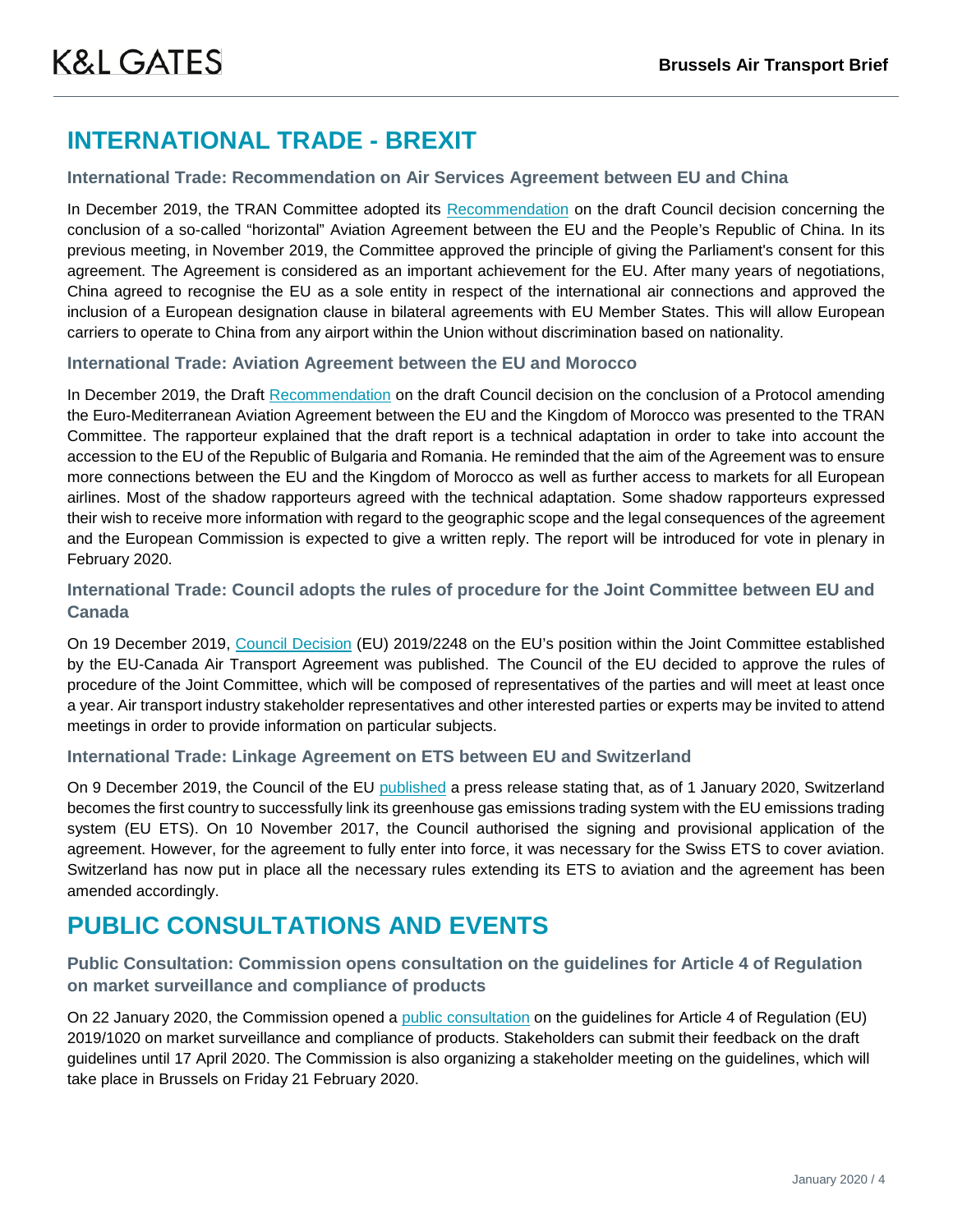#### **Public Consultation: Commission opens public consultation on the Groundhandling Directive**

On 30 January 2020, the Commission opened a [public consultation](https://ec.europa.eu/info/law/better-regulation/initiatives/ares-2019-414136/public-consultation_en) on the Groundhandling Directive, notably to assess the extent to which the Directive delivers as intended in the context of the Commission's 2015 Aviation Strategy aimed at strengthening the competitiveness and sustainability of the EU air transport value network, including airports. This public consultation is opened until 23 April 2020 and all interested parties can contribute by filling the online questionnaire.

#### **Event report: EASA's High Level Conference on Drones**

The European Union Aviation Safety Agency (EASA) organized a [High Level Conference on Drones](https://www.easa.europa.eu/newsroom-and-events/press-releases/regulators-and-industry-unite-need-address-societal-concerns) that took place from 5 to 6 December 2019, during the second edition of Amsterdam Drone Week. The focus of the conference was on "Scaling Drone Operations in European airspace". Societal concerns were a recurring topic in speeches and panel discussions during the two-day conference. EASA is working to issue rules and guidelines on drone activities to meet the demands from industry. Requirements for mandatory registration of all drones are expected to pass into law in mid-2020.

#### **Events: Airline Economics Growth Frontiers Dublin 2020**

Airline Economics hosted the [Growth Frontiers](http://www.aviationnews-online.com/conferences/dublin/) conference with focus on current developments and hot topics in the commercial aviation industry and on finance and leasing of aviation assets. Among other subjects, macro-economic & political dynamics, fuel prices and the environment for fuel hedging were discussed by the key stakeholders in the sector. The three-day conference took place on 20-22 January 2020 in Dublin, Ireland.

#### **Events: Network Manager User Forum 2020**

EUROCONTROL will hold its annual [Network Manager User Forum](https://www.eurocontrol.int/event/nm-user-forum-2020) where key topics of European Air Traffic Management network will be discussed, as well as the industry's upcoming challenges. The forum took place on 29–30 January 2020 in Brussels.

#### **Events: EASA Workshop on future Cabin Air Quality Research**

In cooperation with the European Commission's Directorate General for Mobility and Transport, the European Union Aviation Safety Agency (EASA) organized a two-day [Workshop](https://www.easa.europa.eu/newsroom-and-events/events/easa-workshop-future-cabin-air-quality-research) in Cologne on 30-31 January 2020, in order to listen to scientists' opinions on further research activities in the context of Cabin Air contamination events.

#### **Authors:**

**Mélanie Bruneau** Melanie.Bruneau@klgates.com P +32.(0)2.336.1940

**Alessandro Di Mario** Alessandro.DiMario@klgates.com P +32.(0)2.336.1938

**Philip Torbøl** Philip.Torbol@klgates.com P +32.(0)2.336.1903

**Antonia Rountou** Antonia.Rountou@klgates.com P +32.(0)2.336.1942

**Antoine de Rohan Chabot** Antoine.DeRohanChabot@klgates.com P +32.(0)2.336.1941

**Francesca Lai** Francesca.Lai@klgates.com P +32.(0)2.336.1924